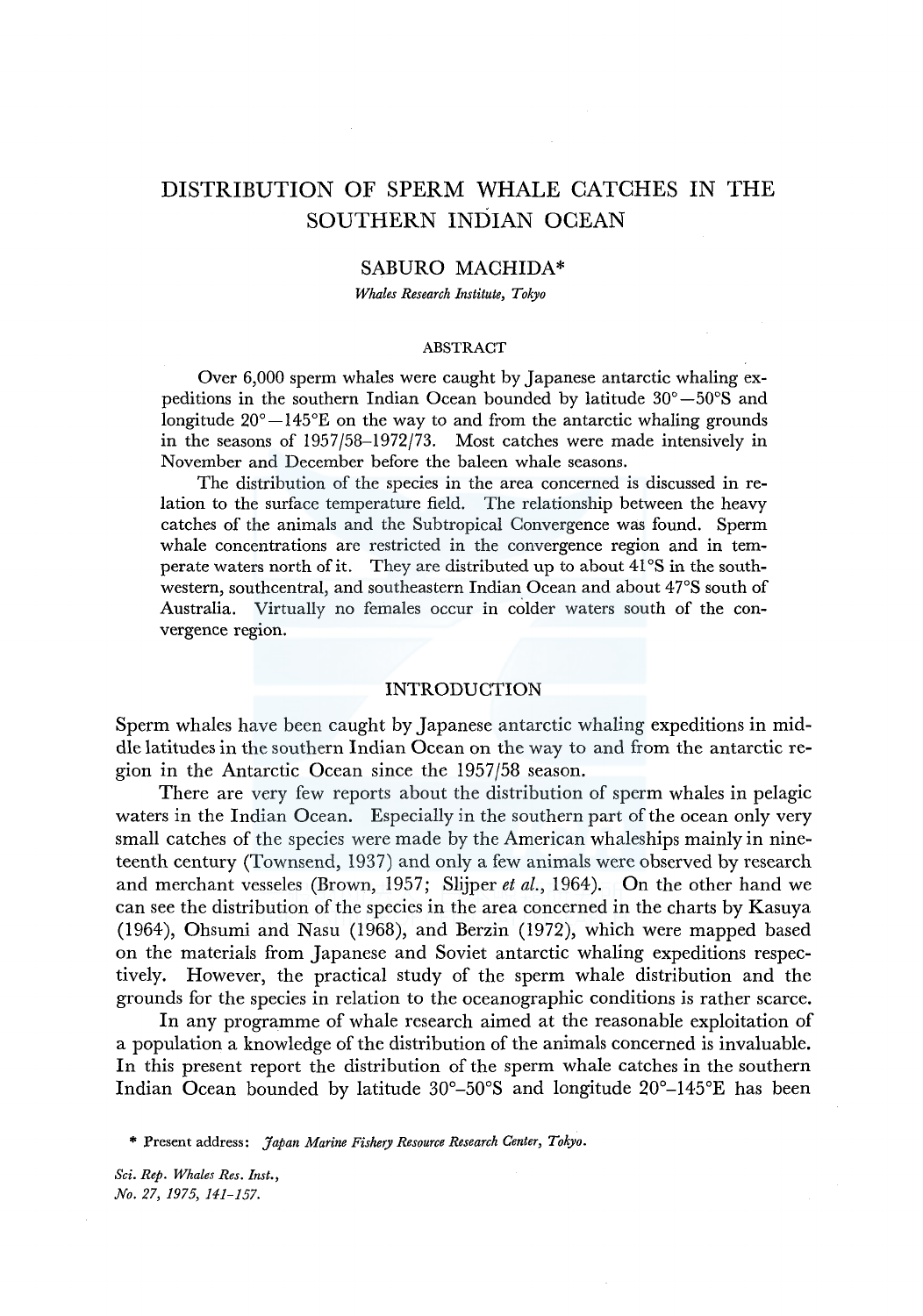#### 142 MACHIDA

described in relation to the surface temperature field, using the materials from Japanese antarctic whaling expeditions in the seasons of 1957/58-1972/73.

## RESULTS

Japanese antarctic whaling expeditions had caught sperm whales heavily in middle latitudes in the southern Indian Ocean from 1957/58 to 1972/73 (Table 1). Though the sperm whale catches were made during the warmer months of November-April, most animals were actually caught in November before the baleen whale seasons. A few catches of the animals were also made at the beginning of December and from the end of March to April again after carrying out catching for baleen whales. During the mid summer (January-February), at the height of catching for baleen whales, only very few sperm whales were caught.

TABLE 1. THE SEASONAL AND MONTHLY CATCHES OF SPERM WHALES BY THE JAPANESE ANTARCTIC WHALING EXPEDITIONS IN THE SOUTHERN INDIAN OCEAN FROM 1957/58 TO 1972/73. RIGHT FIGURES: FEMALES

| Season                          | Nov.  |       | Dec. |     | Jan. | Feb. | Mar.                    | Apr.      |       | Total |
|---------------------------------|-------|-------|------|-----|------|------|-------------------------|-----------|-------|-------|
| 1957/58                         | 25    |       |      |     |      |      |                         |           | 25    |       |
| 58/59                           |       |       |      |     |      |      |                         |           |       |       |
| 59/60                           |       |       |      |     |      |      | 29                      |           | 29    |       |
| 60/61                           |       |       |      |     |      |      |                         | 29        | 20    |       |
| 61/62                           | 62    | 7     |      |     |      |      | 64                      | 76        | 203   | 7     |
| 62/63                           | 391   | 187   | 18   |     | 46   | 10   | 60                      | 105<br>36 | 630   | 223   |
| 63/64                           | 1,750 | 960   |      |     |      |      | 48<br>$\boldsymbol{2}$  |           | 1,798 | 962   |
| 64/65                           | 1,194 | 684   |      |     |      |      | 5                       |           | 1,199 | 684   |
| 65/66                           | 254   |       |      |     |      |      | 159                     |           | 414   | 7     |
| 66/67                           | 309   | 47    | 8    | 5   | 3    | 14   | 83                      |           | 417   | 52    |
| 67/68                           | 20    |       | 22   |     | 27   |      |                         |           | 69    |       |
| 68/69                           |       |       |      |     |      |      |                         |           |       |       |
| 69/70                           | 302   | 137   | 13   |     |      |      |                         |           | 315   | 137   |
| 70/71                           | 458   | 305   | 211  | 74  |      | 18   |                         |           | 687   | 379   |
| 71/72                           | 45    | 9     | 394  | 206 |      |      |                         |           | 439   | 215   |
| 72/73                           |       |       | 71   | 19  |      |      |                         |           | 71    | 19    |
| $\operatorname{\mathsf{Total}}$ | 4,810 | 2,343 | 738  | 304 | 77   | 42   | $\boldsymbol{2}$<br>449 | 210<br>36 | 6,326 | 2,685 |

Fig. 1 shows the relation between the number of sperm whales and surface temperatures. It can be readily seen from the figure that the catches of the animals in November, when most catches were made, have relations with temperature. A large quantity of catches were made in the relatively limited range from 12° to l6°C with a peak at 14<sup>o</sup>C though the whales occur in the wide range of  $-1^{\circ}$  to 23<sup>o</sup>C. On the other hand, in other months, when few sperm whales were caught, the relationship between the catch and temperature can not be seen as well as that in November.

Fig. 2 shows the distribution of sperm whale catches in the southern Indian Ocean from November to April in the seasons of 1957/58-1972/73. Most of the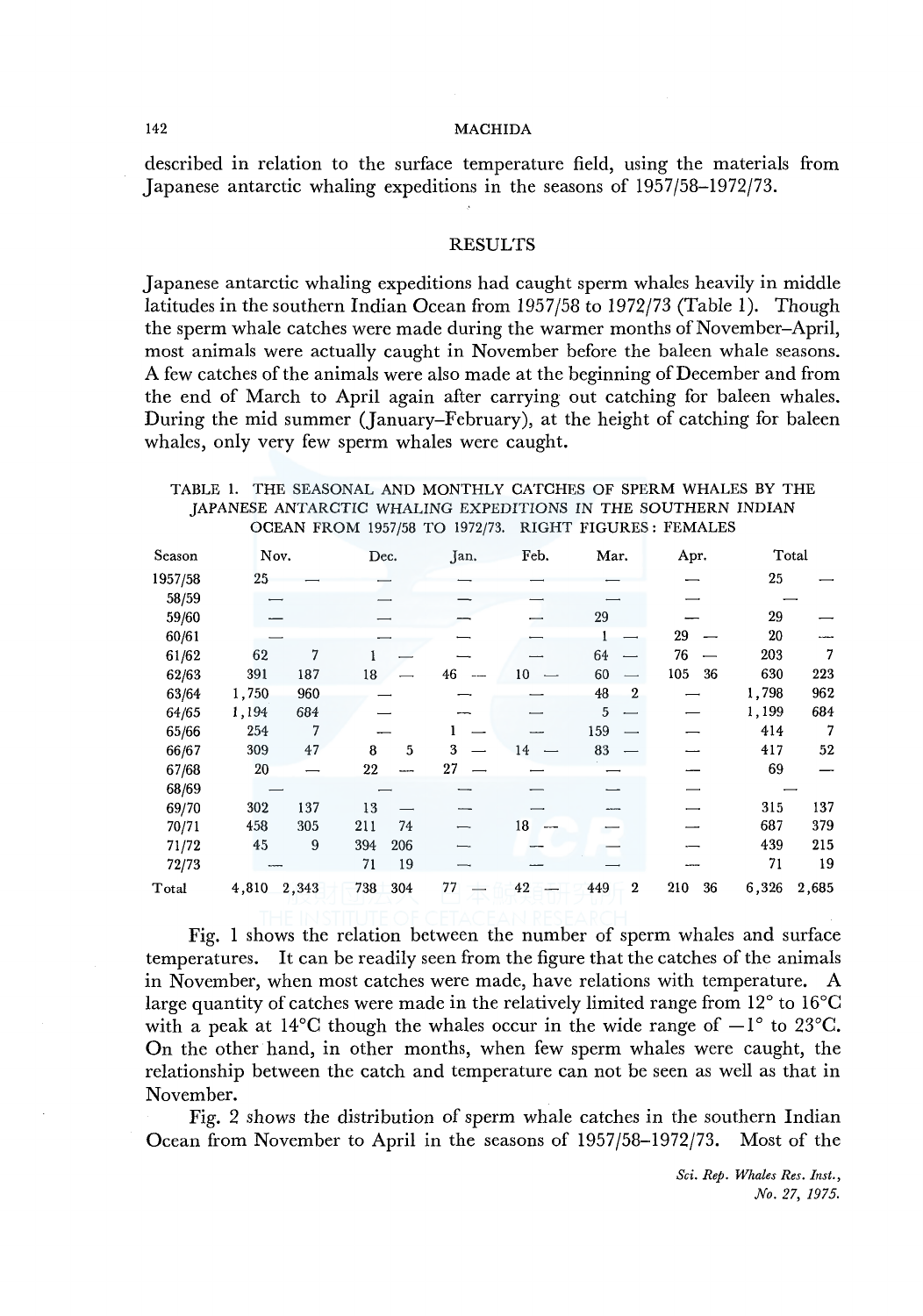catches were made in the central part of the area in November. The southern half of the favorite grounds is located in shallow waters around Newamsterdam Island (about 37°50'S and 77°30'E) and Saint Paul Island (about 38°40'S and 77°35'E). The second large catches of the species, which were almost carried out at the beginning of December, are made off southwestern Australia. In the western part of the area, the distribution of the catches are widely scattered and the extent of the favorite haunts were hardly encountered though the total number of sperm whale catches in the area concerned are rather large. In general a large quantity of catches of sperm whales was distributed in the warmer waters north of 40° to 41°S.

It is well known that the sperm whale has some social schools. We can not, of course, find out the accurate composition of the schools caught from the catch records but the catches of females, with which some large-scale social schools are composed, are available. As females have been also caught by Japanese antarctic whaling fleets in middle latitudes in the southern Indian Ocean the catch location are presented here.

The relationship between the nature of female sperm whales and oceanographic condition is shown in Fig. 3, which gives the one between the monthly catch of females and the surface temperatures. Though females were frequently encountered in l0°-23°C, the catches increased abruptly (from 19 to 277 animals) in temperate waters from 11° to l2°C. A large number of the female catches were made in November, and they occurred in waters between 12° and 19°C with a peak at l4°C. During December, probably at the beginning of the month, several females were caught was made in warmer waters (14° to 20°C) than during November. In addition only a few females were caught in warmer temperatures than 17°C in March-April.

Fig. 4 shows the distribution of the female catches, most of which were also captured in November to the beginning of December and a slight catch again in March to April. Furthermore most females were caught in the southcentral Indian Ocean and some animals also caught off southwestern Australia. No females were caught south of 42°S in the southern Indian Ocean except in the eastern extremity south of southeastern Australia, where several females were encountered as far south as about  $47^{\circ}$ S.

# DISCUSSION

Sperm whales are caught heavily in lower latitudes north of about  $41^{\circ}$ S (Fig. 2), especially in November, though the catches are carried out over the area concerned. The southern extremity of the heavy catch area seems to be corresponding with a certain oceanographic condition. In Deacon's (1937) chart the Subtropical Convergence, which is the boundary between the Subtropical and Subantarctic Surface Waters, was drawn between about 39° and 43°S in the southern Indian Ocean and between about 45° and 47°S south of Tasmania Island in the easternmost area of the ocean. According to Orren (1966) the convergence was found to lie at  $42^{\circ}S \pm 1^{\circ}$  in the southwestern part of the ocean. In the southeastern Indian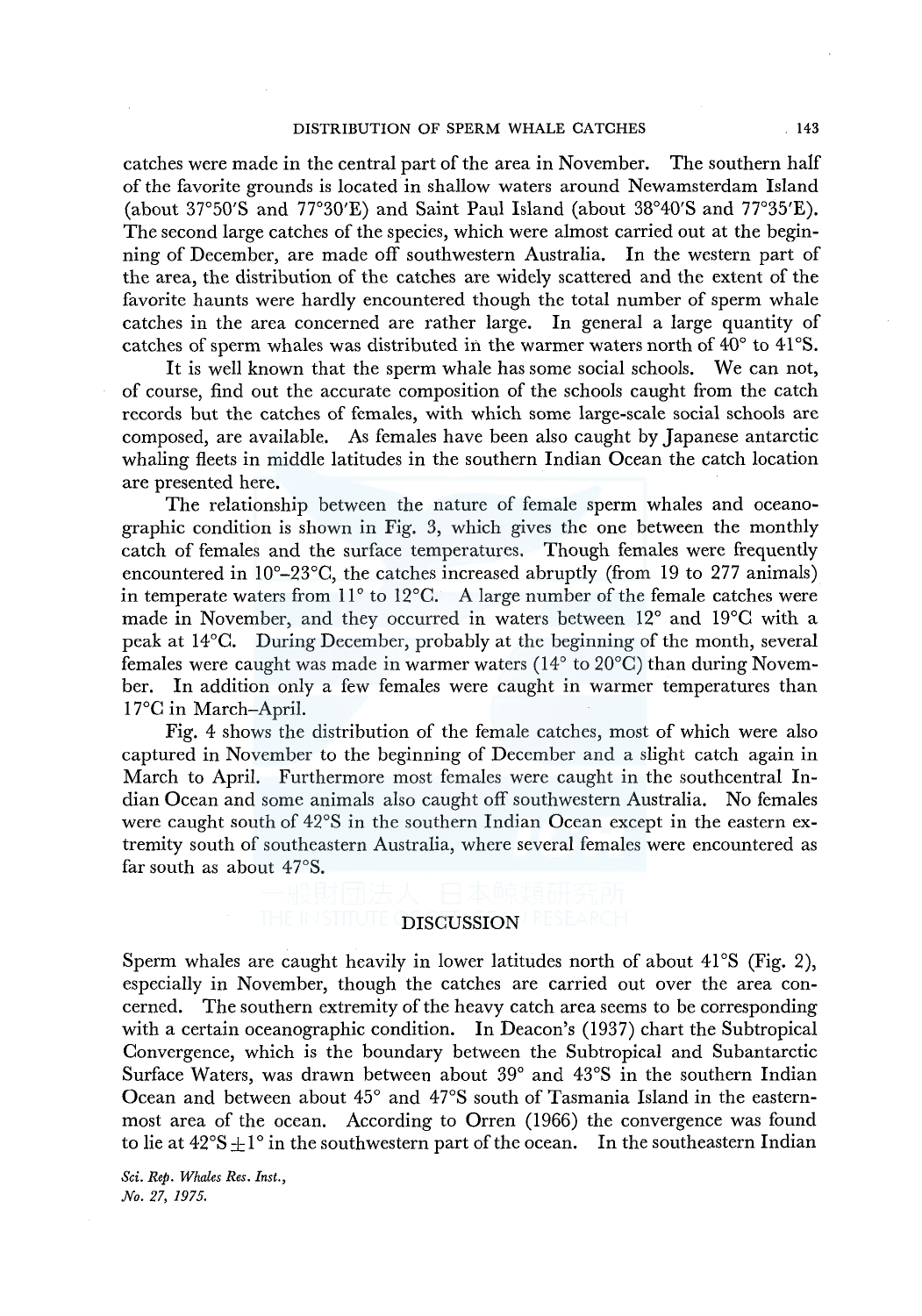Ocean the convergence region was shown in latitudes from about 39° to 42°S in Burling's (1961) chart. Rochford (1962) illustrated the South Transitional Zone schematically, that is the transitional zone between the Subtropical and Subantarctic Zones, which locates between about 35° and 40°S in the southeastern Indian Ocean. In addition the Japanese whaling fleet also crossed the convergence region in nearly same latitudes in the southeastern Indian Ocean (Machida, 1974, a, b, unpublished data). On the other hand, in the southcentral part of the ocean, according to Deacon (1937) the surface temperature observations by the rv Valdivia and Gauss show that the convergence lies between  $40^{\circ}$  and  $41^{\circ}S$  in about 76°E. The rv show that the convergence lies between  $40^{\circ}$  and  $41^{\circ}$ S in about 76 $^{\circ}$ E. Anton Brunn crossed the Subtropical Convergence at about 40°S, 75°E in April (Uda and Nakamura, 1973). Deacon's (1963) examination of mean monthly temperatures of 1-degree squares by Döneke (1938), though little is reported about the seasonal variation of the convergence, suggests that its variations of the position are rather small, of the same order as these of the Antarctic Convergence. Taking account into these knowledge of the Subtropical Convergence it is evident that good catches of sperm whales are related to the convergence region.

According to Fig. 1 the relationship between the good catches of sperm whales and the Subtropical Convergence will be confirmed. A large quantity of the catches were made in the range from 12° to 16°C with a peak at l4°C during November, when is outside the baleen whale seasons. Deacon (1963) described that the Subtropical Convergence is generally given in a close distribution of the surface isotherms of  $10^{\circ}$ – $14^{\circ}$ C in winter and  $14^{\circ}$ – $18^{\circ}$ C in summer. Though he divided a year into two seasons, winter and summer, November should be rather grouped into the transitional season from winter to summer. There, however, are very few reports on the Subtropical Convergence except the summer season. In the southeastern Indian Ocean (around 40.5°S and 108°E) a Japanese antarctic whaling fleet crossed the convergence region from 13.5° to 10.4°C in the middle of November (Machida, 1974b). The range of temperature may be classified into the winter category according to Deacon's (1963) criterion. November, however, should be grouped into the warmer month or rather into the transitional season from winter to summer, i.e. spring. Simply taking account of the Deacon's (1963) general criterion about the Subtropital Convergence in the transitional season from winter to summer it probably lie in the range between 12° and l6°C, which are the meadian of the range corresponding with the convergence in winter and in summer respectively. In November a large number of sperm whales, as mentioned above, were caught in these temperatures.

On the other hand a slight catch at the beginning of December, of which the great majority of the catches were made off southwestern Australia, appears to be corresponding to warmer waters than  $14^{\circ}$ C. The warmer temperatures than  $14^{\circ}$ C are included into the summer category of Deacon's (1963) criterion of the Subtropical Convergence and coincident with the range which corresponds to the convergence region in December (Machida, unpublished data).

Though in the southern Indian Ocean only very small catches of sperm whales were made mainly in the nineteenth century (Townsend, 1937) and only a few animals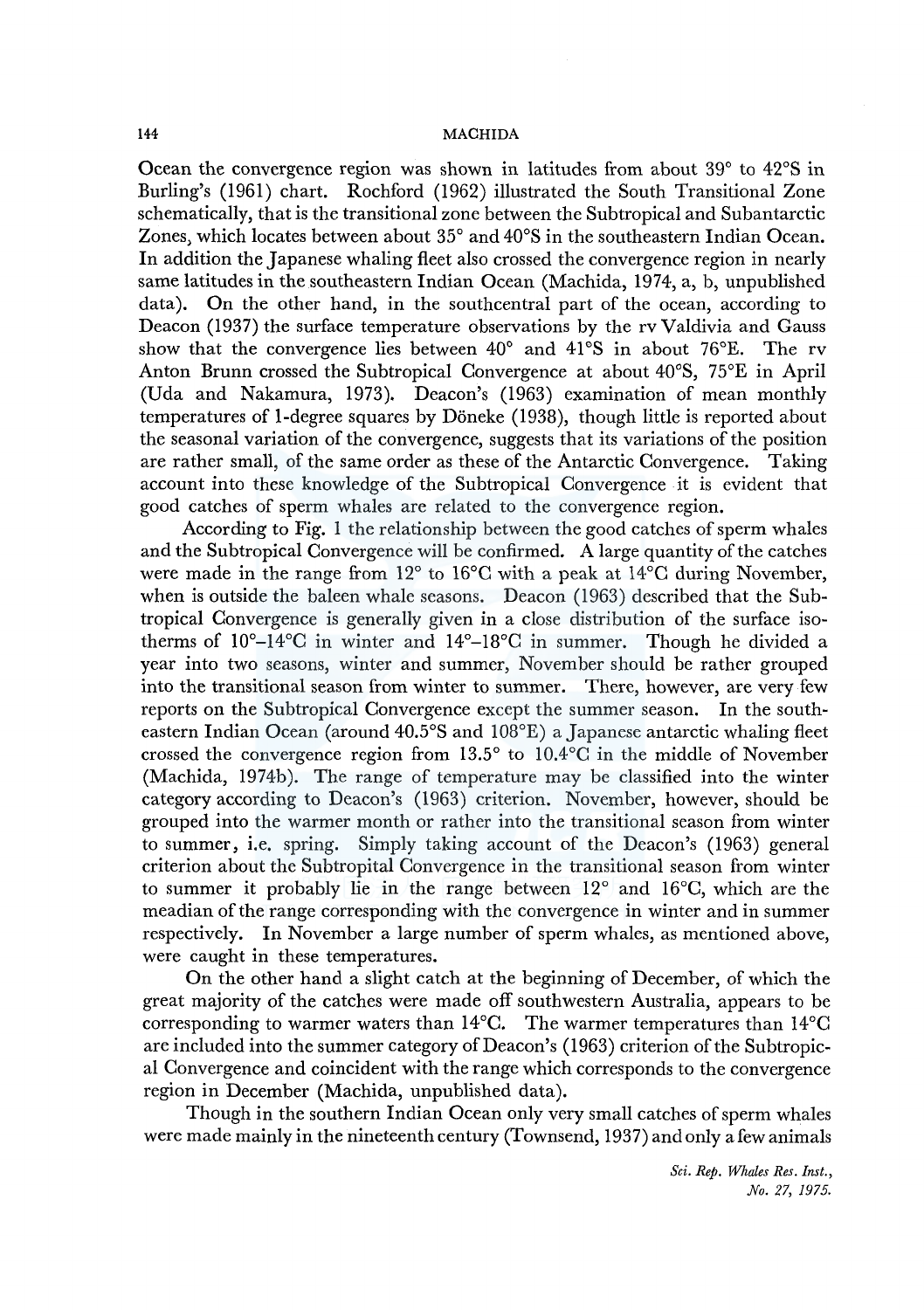were sighted by research and merchant vesseles (Brown, 1957: Slijper *et al.,* 1964), Kasuya (1964) and Ohsumi and Nasu (1968) illustrated the sperm whale distribution in pelagic waters of the southern Indian Ocean from catch records of Japanese antarctic whaling expeditions. In addition Berzin (1972) charted the distribution of the species in the area concerned based on the recent materials from Soviet pelagic whaling expeditions with previous works. In these charts it is evident that the heavy catches of sperm whales are located around the Subtropical Convergence in the southern Indian Ocean during October-March. He described furthermore that large concentrations were noted north of Newamsterdam and Saint Paul Islands. A heavy catch of the animals by Japanese fleets was also made from in shallow waters around both two islands to north. The large catches was also illustrated off southwestern Australia as the favourable grounds in the charts by Townsend (1937), Gilmore (1959), Mackintosh (1965), Berzin (1972), and others.

The southern extremity of the good catches of sperm whales seems to reflect the concentrations of the large-scale schools of the species. According to Gaskin (1970), Ohsumi (1971), and others the sperm whale has the distinct social structure of various types of school, i.e. the nursely schools, the harem schools, the immature mixed sex schools (the juveniel schools), the bachelor schools, the bull school (male pairs) and the lone bull (solitary bull). Of which the nursely, harem and juveniel schools are composed of a large number of females. In the short period before the baleen whale seasons catching for sperm whales will be occupied in waters inhabiting these schools. We can not, of course, find out the accurate category of the social structure of the species from the catch recrods but the females are recorded in the catch logs. It is quite possible to suppose the location of the large-scale schools from that of females, therefore. The distribution of the female catches shown in Fig. 4 may suggest the distribution pattern of the major schools of the species which are restricted in the Subtropical Convergence.

The females and the youngs are generally accepted being limited to the regions between about 40°N and 40°S (Slijper, 1962). Gilmore's (1959) charts show that females are limited by the isotherm of 20°C, which seems to be more or less the range as the convergence. Kasuya (1964), who charted the seasonal distribution of male and female sperm whales in the rectangles by latitude  $1^{\circ}$  and longitude  $5^{\circ}$ , using the part of the same materials as that in this report, assumed that the southern limit of the female distribution in the southern Indian Ocean is 40°-45°S in latitude and that the range is roughly corresponding with the Subtropical Convergence. On the other hand Nasu (1969) pointed out that the southern range of females was corresponding with the Australasian Subantarctic Front, which is located in the region between the Subtropical and Antarctic Convergences (Burling, 1961) based on the distribution of female sperm whales by Ohsumi and Nasu (1968). They charted the distribution of the female catches in ten degree squares by using the part of the same materials as that in Kasuya (1964) and in this report. Clarke (1972) studied the stomach contents of sperm whales caught off Durban (South Africa) and reported that few antarctic cephalopod beaks were found from females and small-sized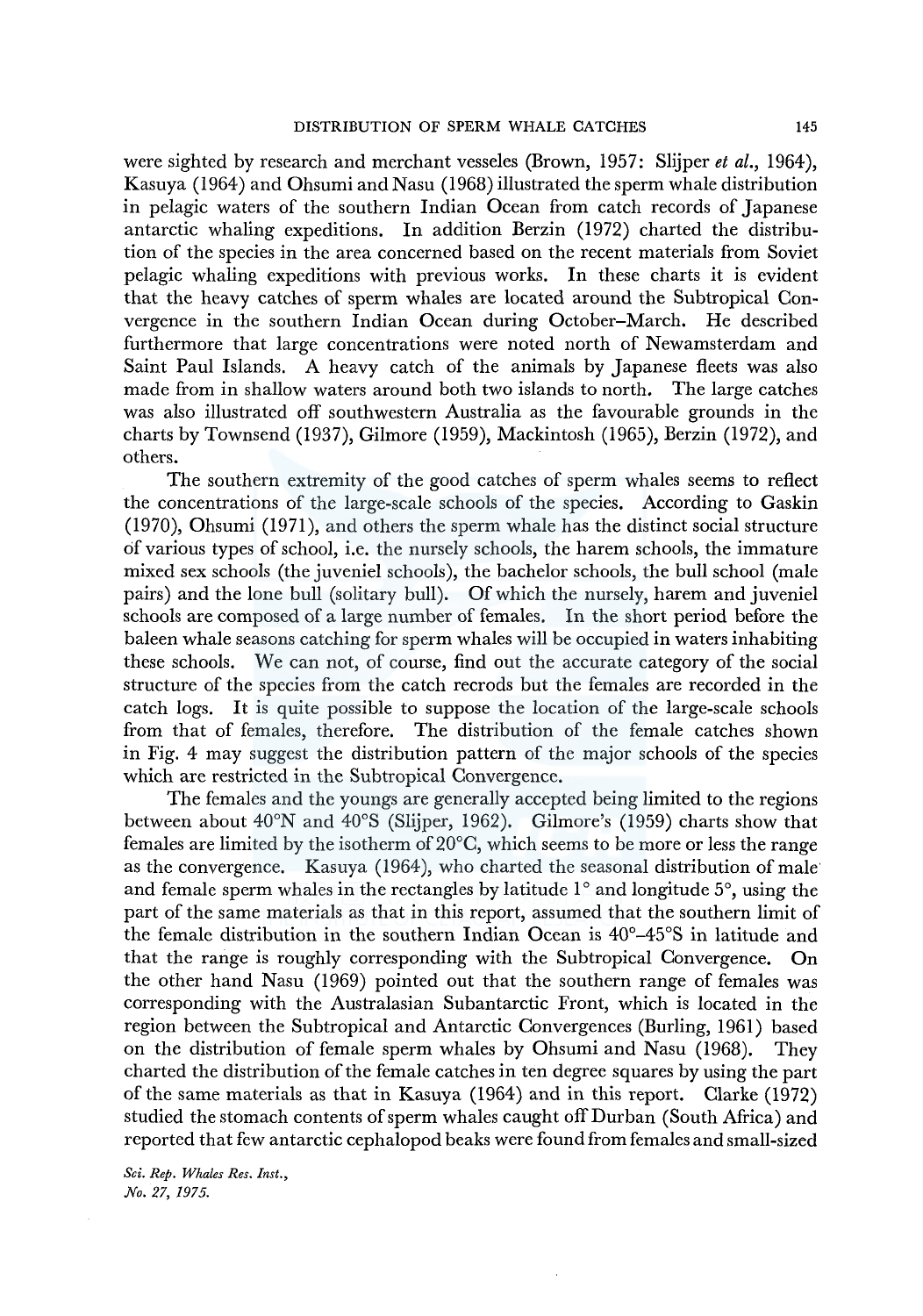# 146 MACHIDA

males though larger males having antarctic cephalopod beaks in large number. From this fact he suggests that females and small-sized males do not go far south through the Subtropical Convergence. I may take that the southern range of female sperm whales in the southern Indian Ocean is corresponding with the Subtropical Convergence as far as I discuss the distribution of the female catches and the surface temperatures in Fig. 3 and 4.

On the other hand there is really several records that the female and young sperm whales occurred in higher latitudes beyond the Subtropical and Antarctic Convergences. Salvenson (1915) illustrated one female caught off South Gergia (about 55°S). In the southern Indian Ocean several schools of small-sized sperm whales, which seemed to be composed of females and youngs, were observed at the end of January at 59°S, 65°E and at 58°30'S, 71°E, respectively (Ivanov, 1972). Fourteen females were caught at the end of January south of Herd Island (about 56°S) (lvashin and Budylenko, 1970). Though these observations and records suggests that some females and youngs are tolerable to cold waters south of the Subtropical Convergence and/or furthermore through the Antarctic Convergence, these are rather scarce and I may regarde them as strugglers.

## REFERENCES

- BERZIN, A. A., 1971. *The sperm whale* (Eng. transl. by A. V. Yablokov, IPST, Jerusalem, 1972, 394 pp.). BROWN, S. G., 1957. Whales observed in the Indian Ocean. *Mar. Obsr.,* 27: 157-165.
- BURLING, R. W., 1961. Hydrology of circumpolar waters south of New Zealand. *N.* z. *Dep. sci. indust. Res. Bull.,* 143 *(N. Z· oceano. Inst. Mem.,* 10), 66 pp.
- CALDWELL, D. K., CALDWELL, M. C., and D. W. RrcE, 1966. Behaviour of the sperm whale, *Physeter catodon* L. *Whales, Dolphins, and Porpoises (ed. K. S. Norris),* 677-717.

CLARKE, M. R., 1972. New technique for the study of sperm whale migration. *Nature,* 238: 405-406.

DEACON, G. E. R., 1937. Hydrology of the Southern Ocean. *Discovery Rep.,* 15: 1-124.

DEACON, G.E.R., 1963. The Southern Ocean. *The Sea* 2 *(ed. M. N. Hill),* 281-296.

- DEACON, G.E.R., 1966. Subtropical Convergence. The *Encyclopedia of Oceanography (ed. R. W. Fairbridge),*  884-885.
- GASKIN, D. E., 1970. Composition of schools of sperm whales *Physeter catodon* Linn. east of New Zealand. *N. Z· Jl. Mar. Freshwat. Res.,* 4(4): 456-471.
- IVANOV, A. P., 1972. Small-sized sperm whales in the Anatrctic. (Jap. transl. by H. Sakiura, *Geiken Tsushin,*  282: 14)
- lvAsHIN, M. V., and BuDYLENKO, G. A., 1970. Female sperm whales in the Antarctic? (cited from A. P. Ivanov, 1972)
- KASUYA, T., 1964. *Report of biological investigations of whales caught by Japanese antarctic whaling expeditions in the 1963/64 season.* Whales Res. Inst., Tokyo, 79 pp. (in Japanese)
- MACHIDA, S., 1974a. Geographical positions of the major oceanographic fronts observed by whale sighting boat in the Australasian Antarctic in the 1972/73 season. *Geiken Tsushin,* 269: 1-5. (in Japanese)
- MACHIDA, S., 1974b. Temperature observations by the whaling factory *'Chiyo Maru'* and whale catcher *'Katsu Maru No. 3'* on the way to and from the Antarctic in the 1973/74 season. *Geiken Tsushin,* 275: 51-54. (in Japanese)
- MACHIDA, S., (unpublished data) Subtropical Convergence, Subantarctic Front, and Antarctic Convergence observed by Japanese Antarctic Icebreaker' Fuji'.
- NAsu, K., 1969. Oceanography in the southern limit of habitat of southern bluefin tuna. *Bull. Jap. Soci. Fish. Oceano.,* 15: 19-26. (in Japanese)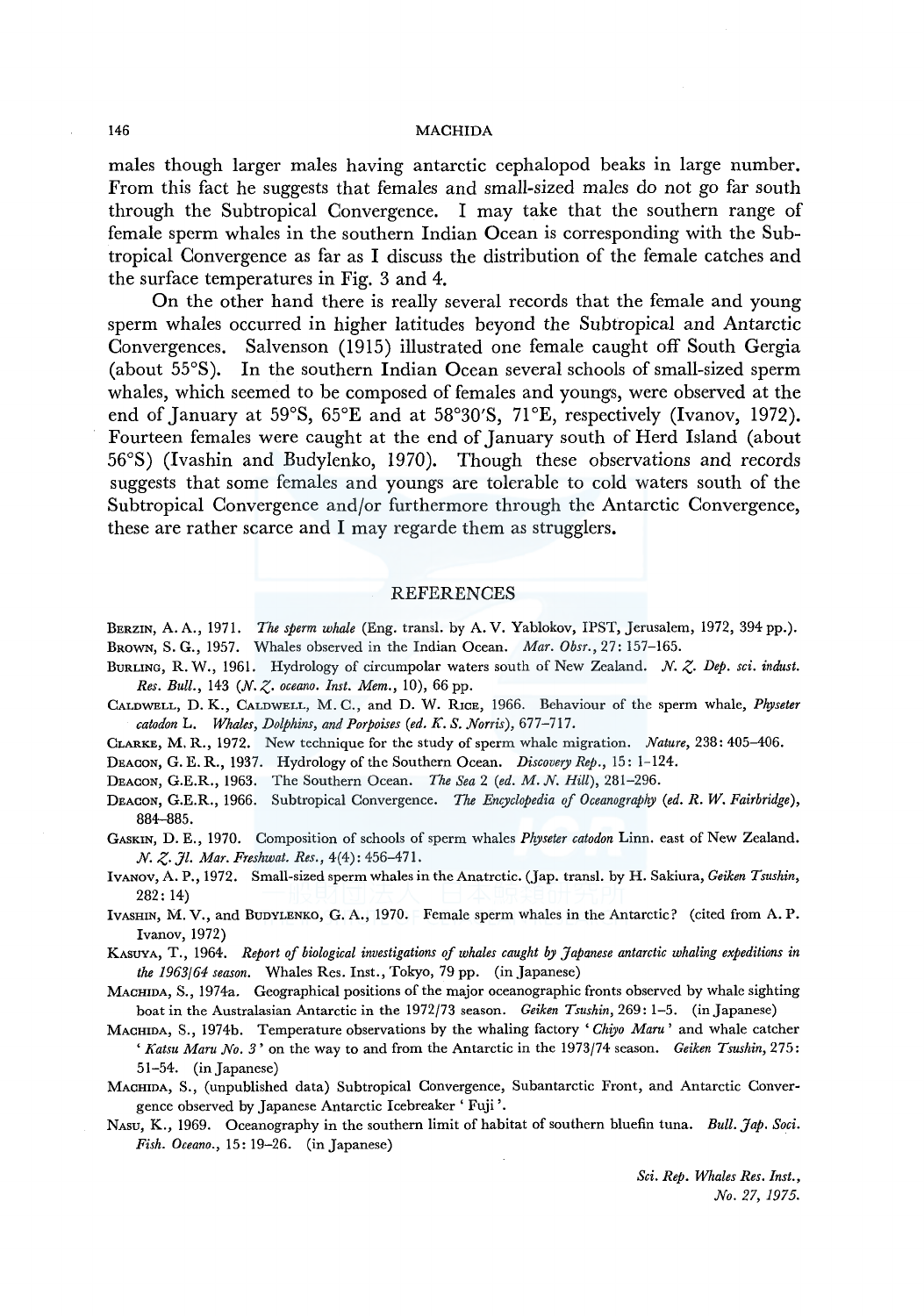- OHSUMI, S., and NASU, K., 1968. Range of habitat of the female sperm whale with reference to oceanographic structure. (cited from K. Nasu, 1968)
- 0HSUMI, S., 1971. Some investigations on the school structure of sperm whale. *Sci. Rep. Whales Res. Inst.,*  23: 1-25.
- ORREN, M. R., 1966. Hydrology of the south west Indian Ocean. *Invest. Rep. Div. Sea. Fish. S. Afr.,* 55: 1- 36.

ROCHFORD, M. R., 1962. Hydrology of the Indian Ocean II. *Aust.* J. *mar. Freshw. Res.,* 13: 226-251.

- SALVESON, T. E., 1915. The whale fisheries of the Falkland Islands and dependencies. (cited from D. K. Caldwell *et al.,* 1966)
- SLIJPER, E.J., VAN UTRECHT, W. L., and C. NAAKTGEBOEN, 1964. Remarks on the distribution and migration of whales observations from Netherlands ships. *Bijdr. Dierkunde,* 34, 93 pp.
- TOWNSEND, C. H., 1935. The distribution of certain whales as shown by logbook records of American whaleships. *Zoologica*, 19: 1-50.
- UDA, M., and NAKAMURA, Y., 1973. Hydrography in relation to tuna fisheries in the Indian Ocean. *Spl. Puhl. Mar. Biol. Ass. India,* 1973, 276-292.



*Sci. Rep. Whales Res. Inst., No. 27, 1975.*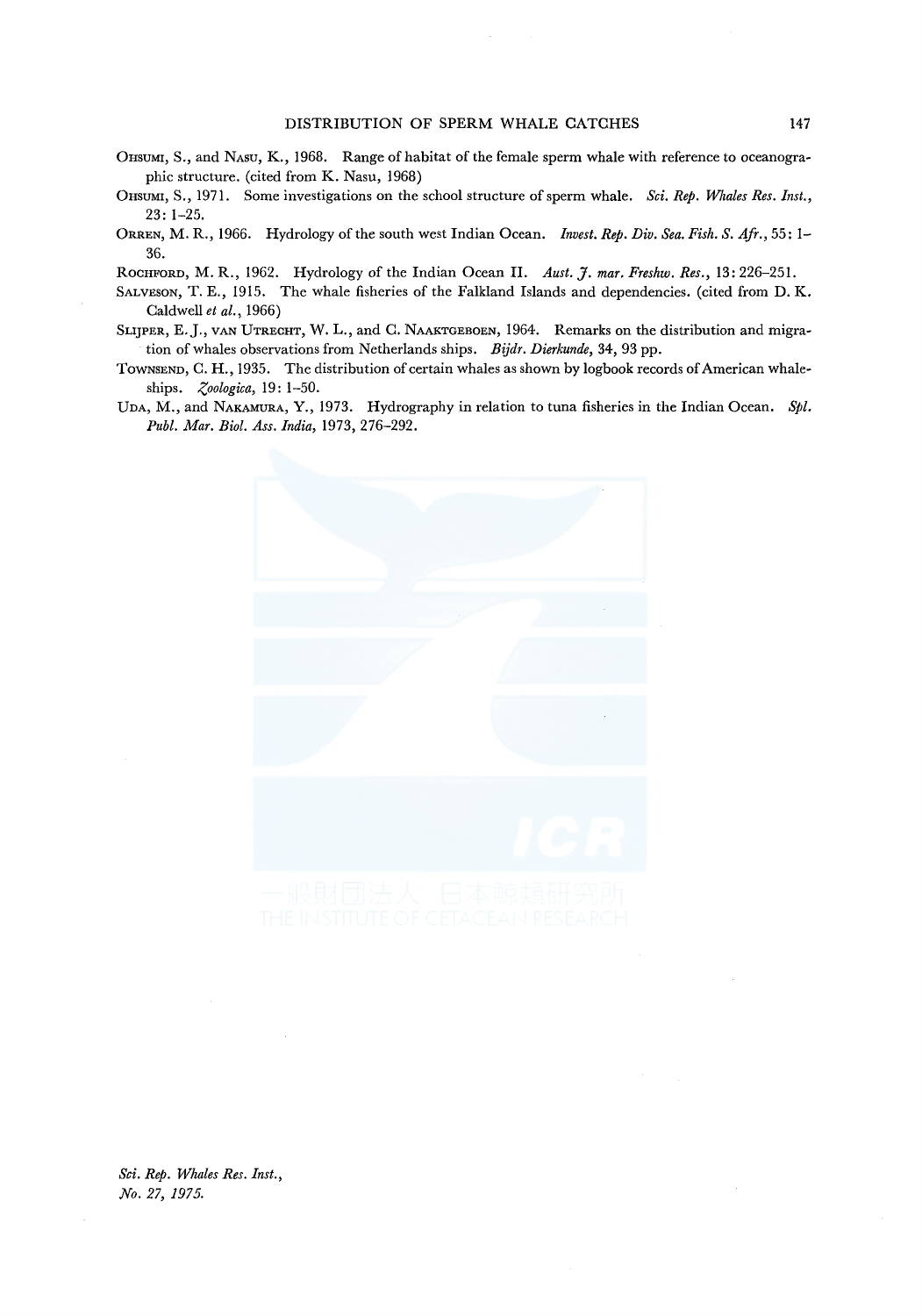

Fig. I. Catches of sperm whales and surface temperatures in November-April (1957/58-1972/73)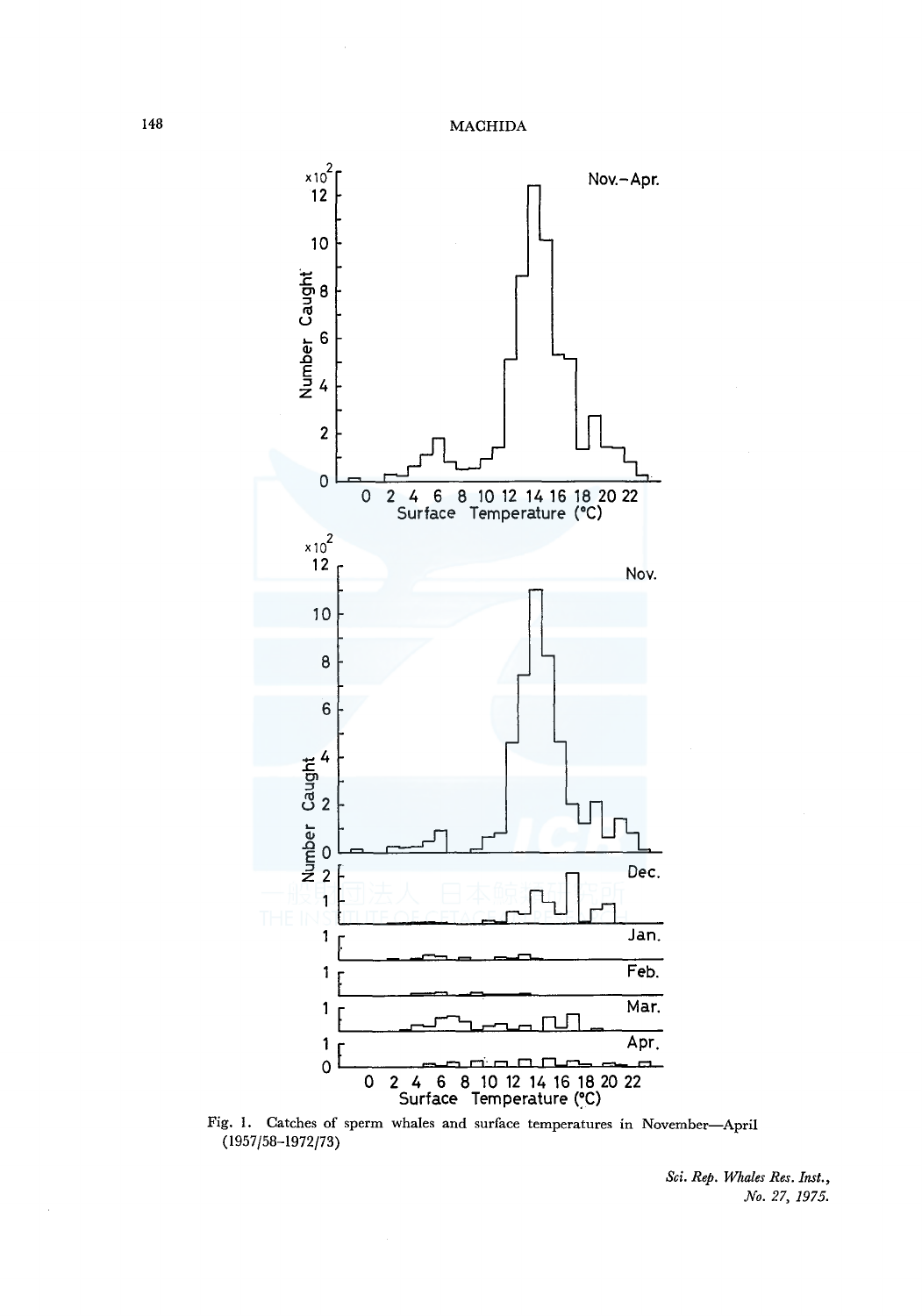

*Sci. Rep. Whales Res. Inst., No. 27, 1975.*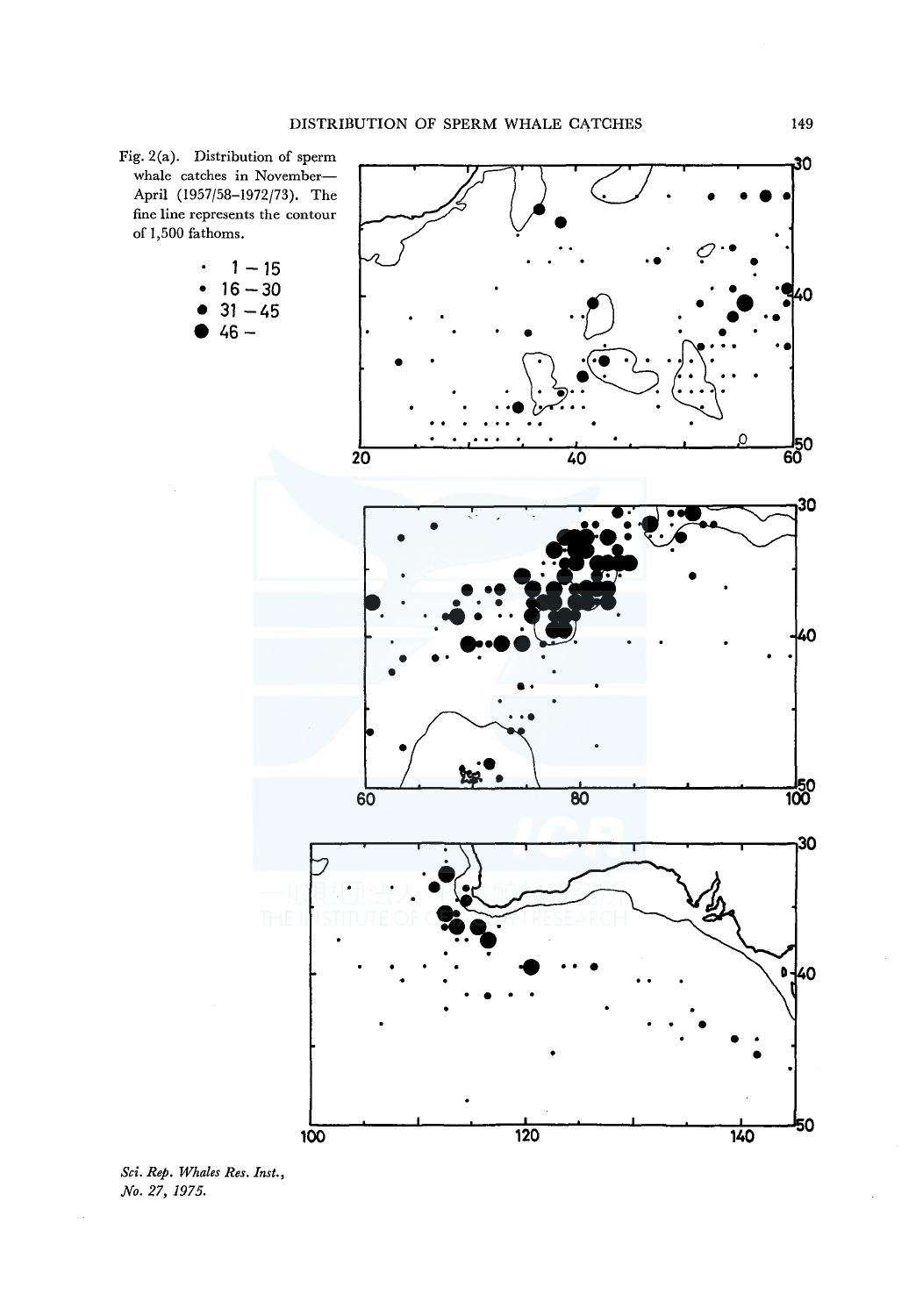

Fig. 2(b) Distribution of sperm whale catches in November  $(1957 / 88 - 1972 / 73)$ .

| ٠         | $1 - 15$  |
|-----------|-----------|
| $\bullet$ | $16 - 30$ |
| ٠         | $31 - 45$ |

• **46-**





*Sci. Rep. Whales Res. Inst., No. 27, 1975.*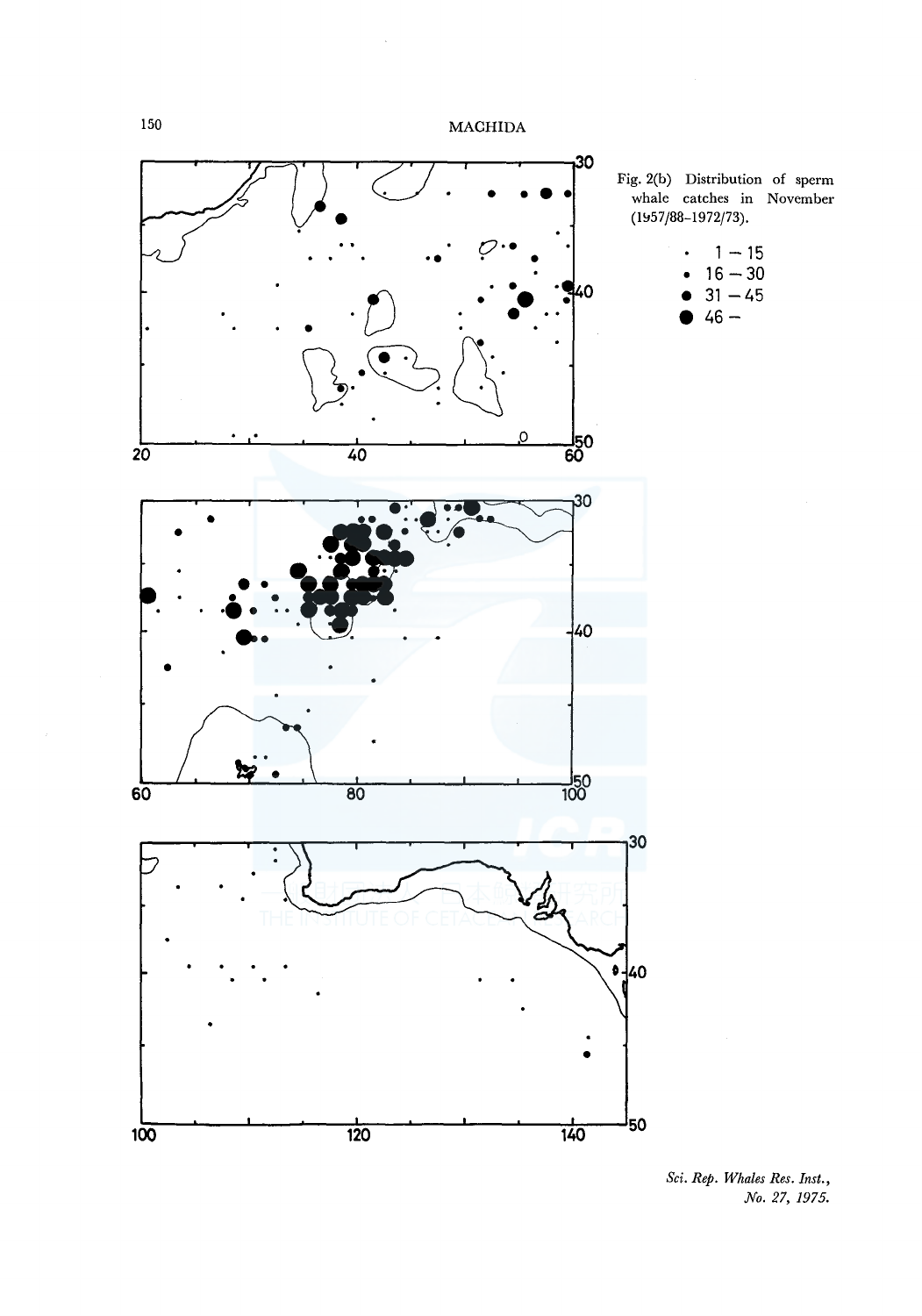

*Sci. Rep. Whales Res. Inst., No. 27, 1975.*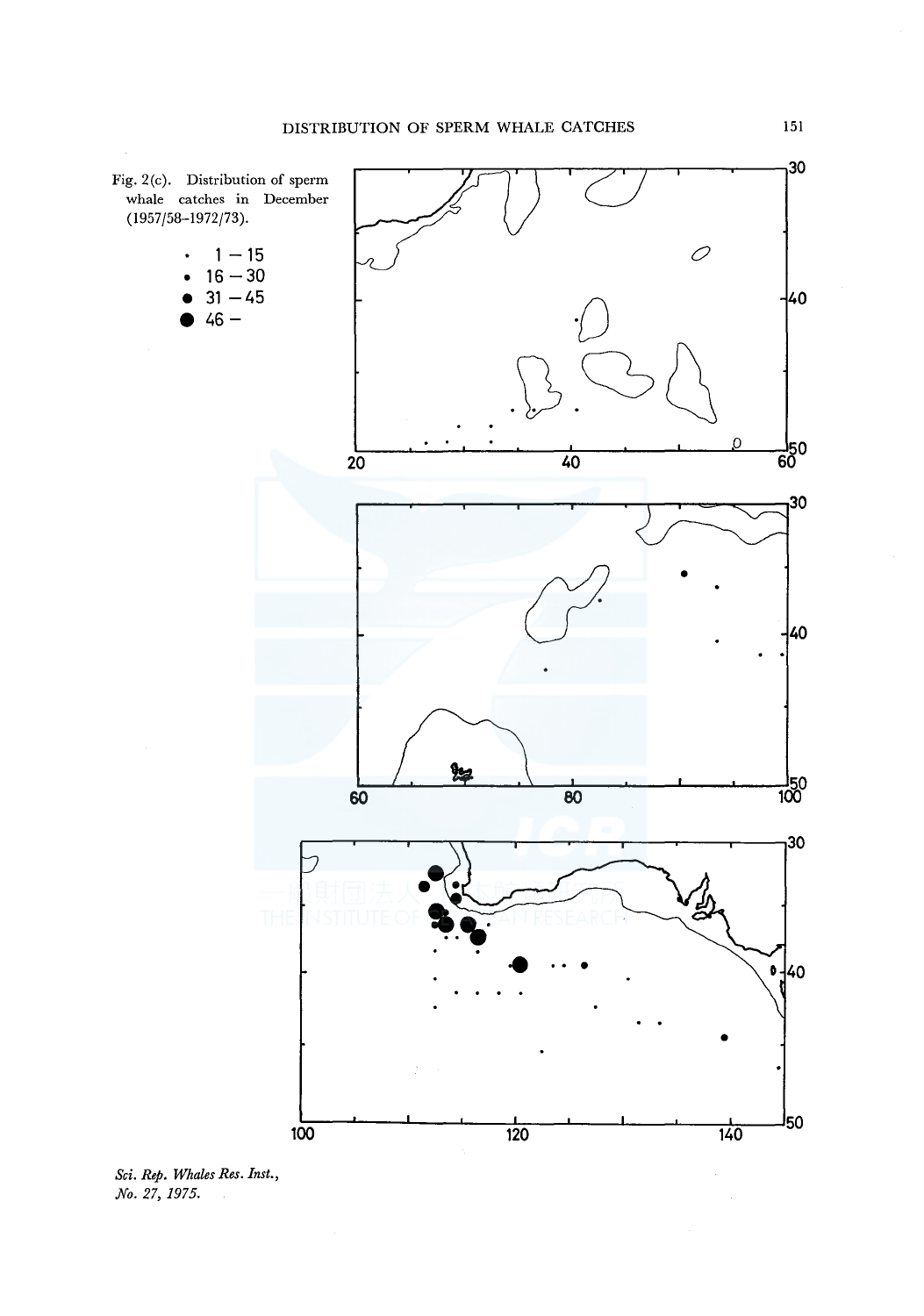

Fig. 2(d). Distribution of sperm whale catches in January (1957/58-1972/73).



Fig. 2(e). Distribution of sperm whale catches in February (1957/58-1972/73).

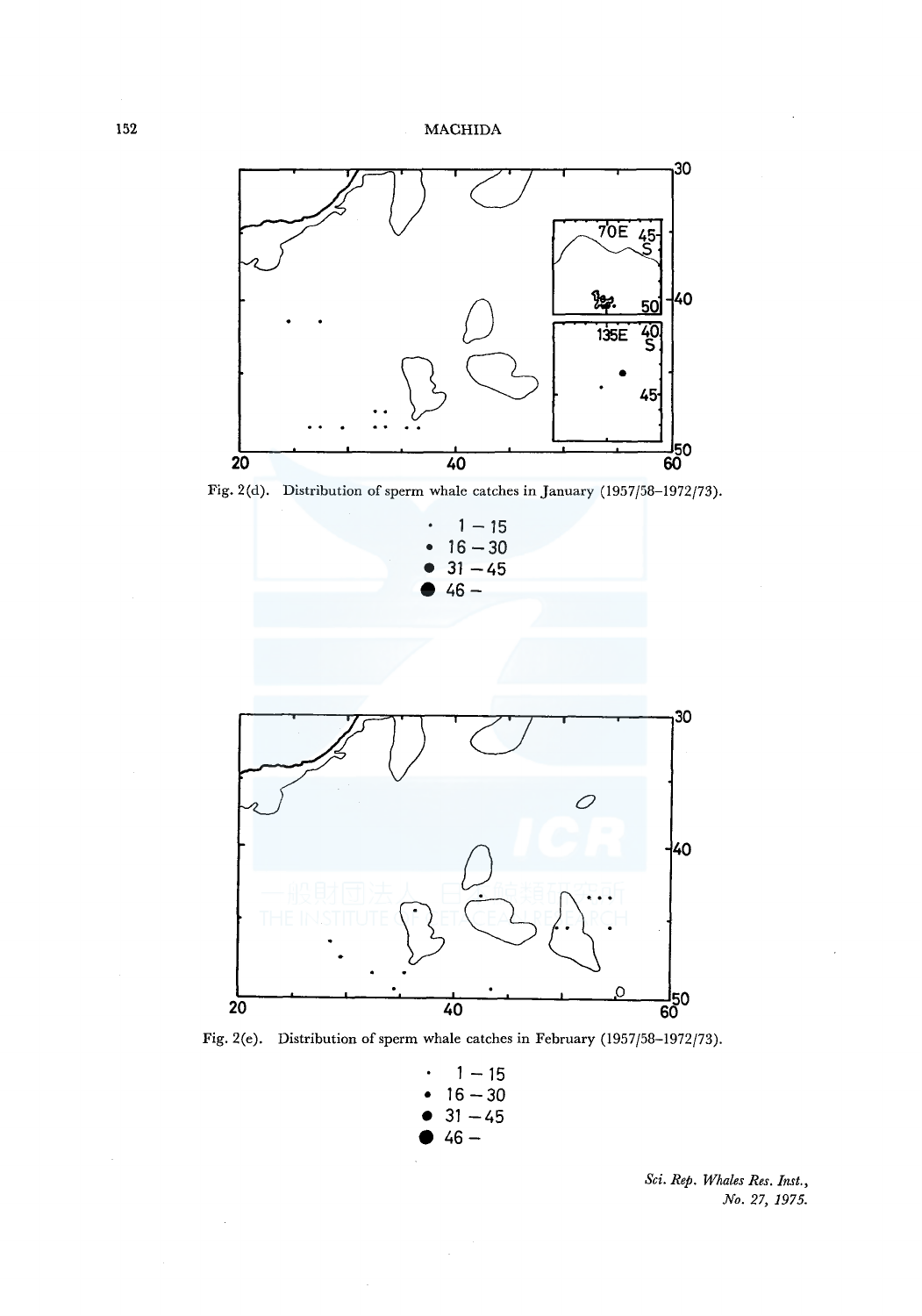

*Sci. Rep. Whales Res. Inst., No. 27, 1975.*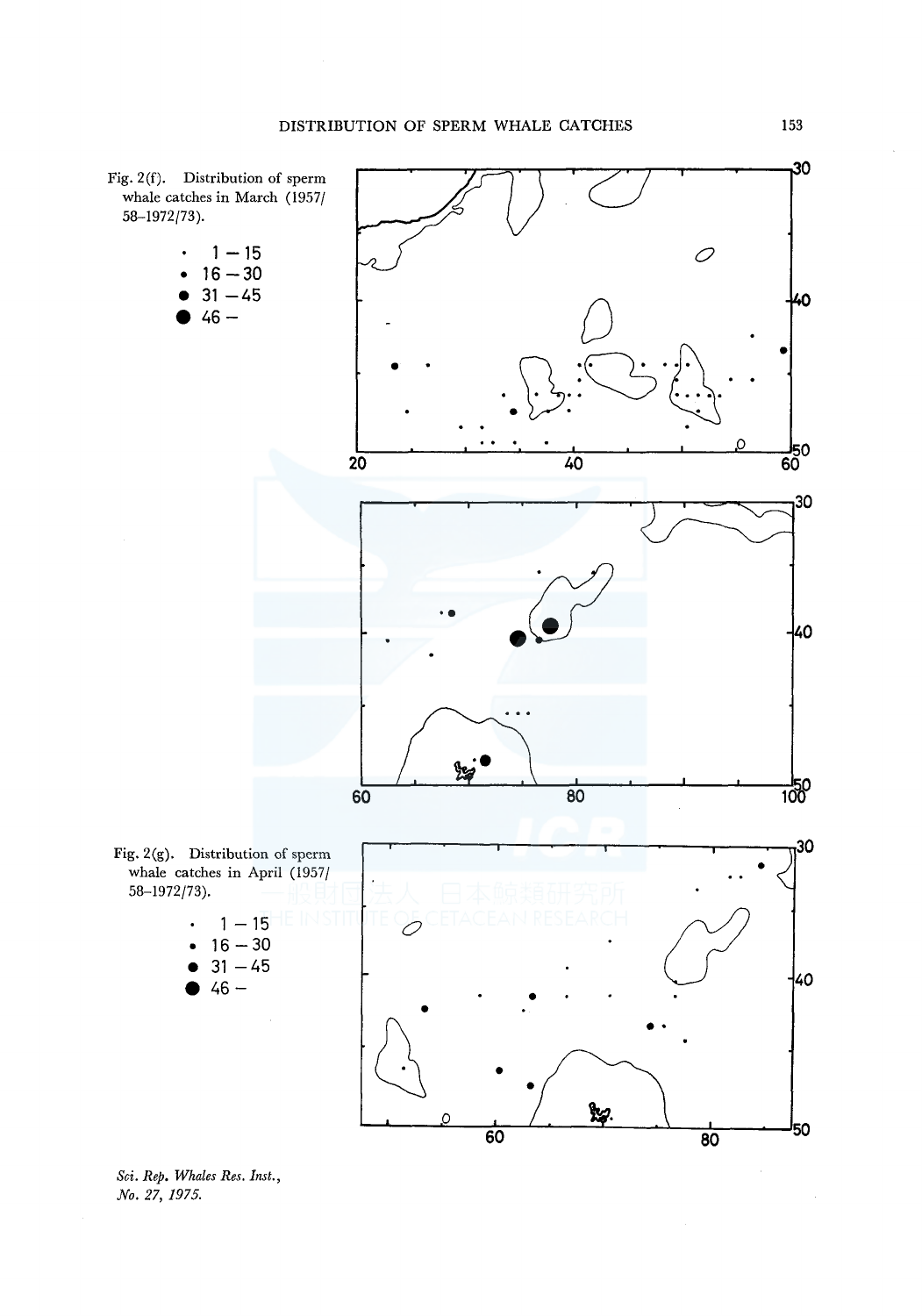

Fig. 3. Monthly catches of female sperm whales and the surface temperatures (1957/ 58-1972/73).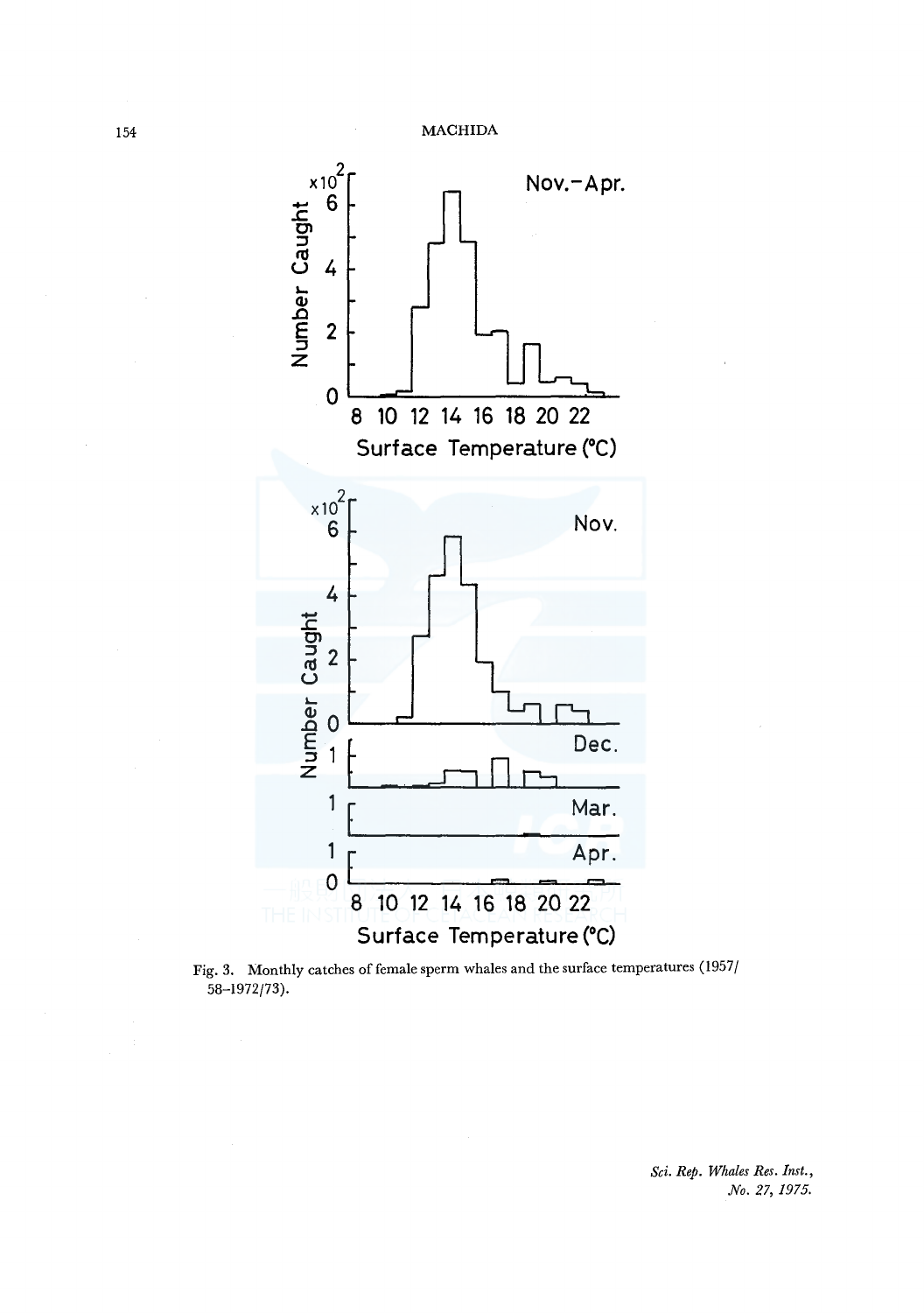

*Sci. Rep. Whales Res. Inst., No. 27, 1975.*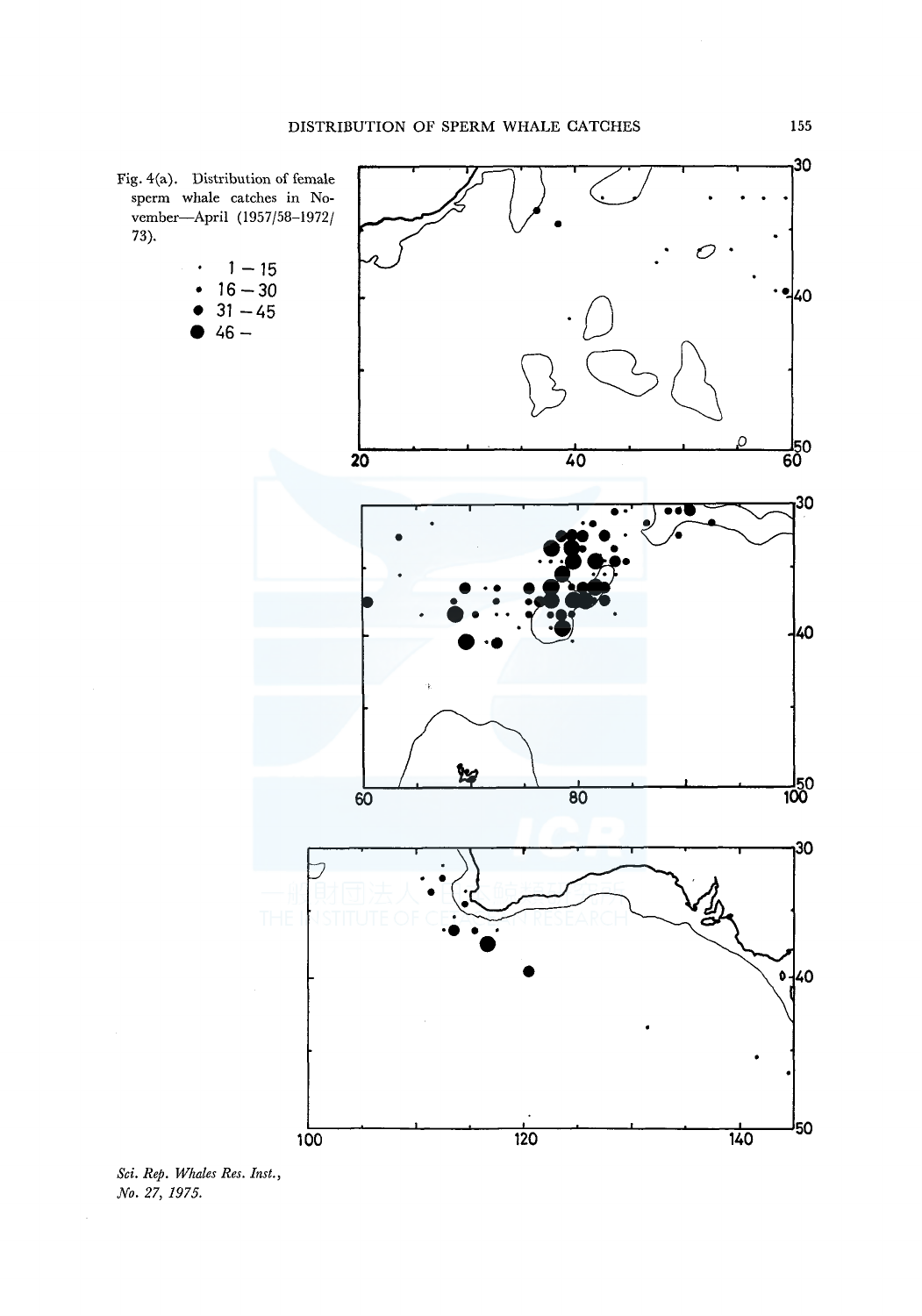

*Sci. Rep. Whales Res. Inst., No. 27, 1975.*